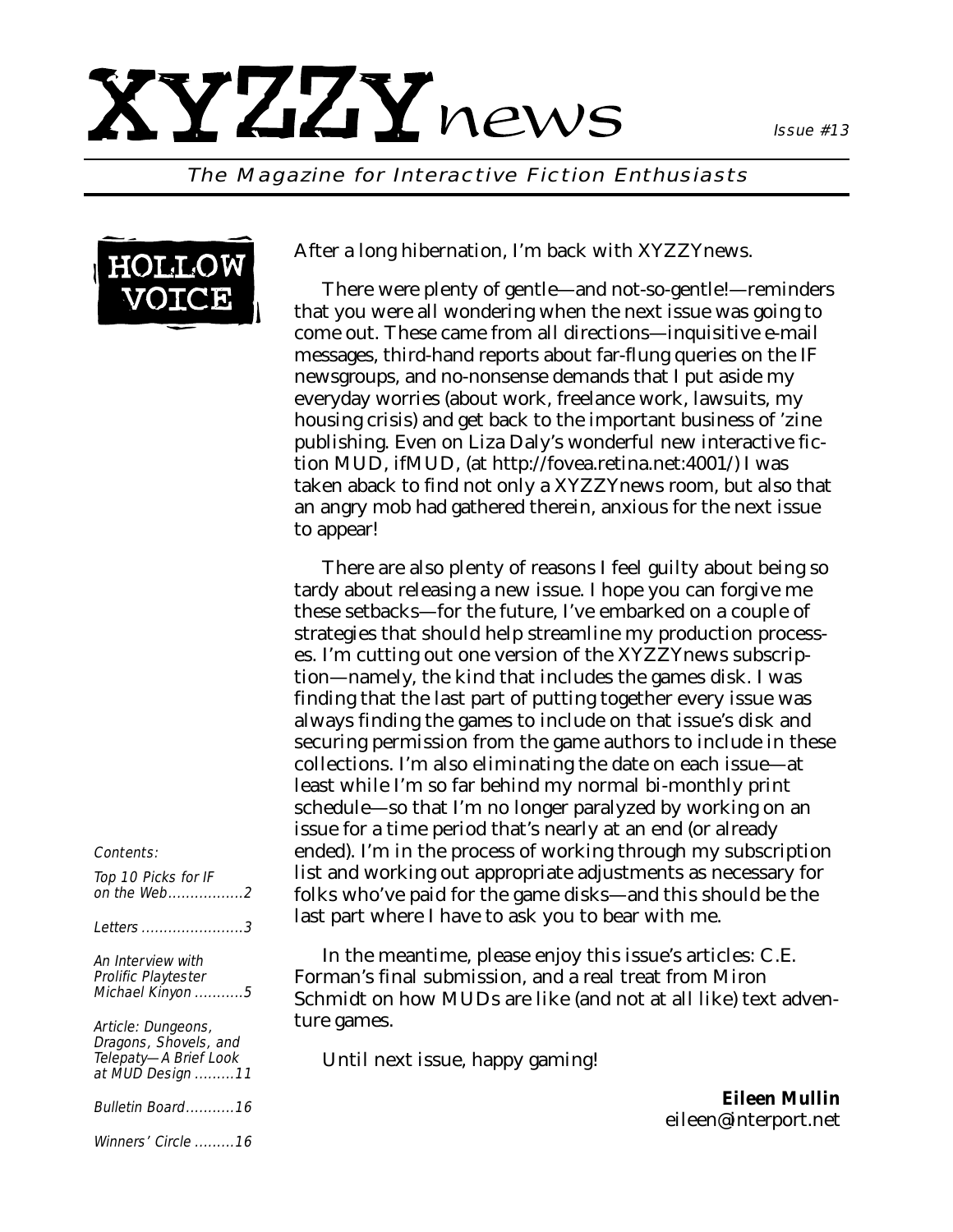## XYZZYnews

XYZZYnews is published bimonthly by Bran Muffin Communications, 160 West 24th Street, # 7C, New York, NY 10011, USA. Email: eileen@interport.net. URL: http://www.xyzzynews.com/. Send all inquiries, letters, and submissions to any of the addresses above.

Contents © 1997 XYZZYnews. All rights reserved. Published in the United States of America.

Electronic versions: There are currently three versions of XYZZYnews made available online. One is in ASCII and can be viewed with any text reader. You can also download a .PDF file that mirrors the layout of the print version. Use the Adobe Acrobat Reader (available for Windows, Mac, DOS and Unix) to view the .PDF file; no special fonts or linked graphics are needed. You can obtain Acrobat Reader from ftp.adobe.com in the pub/adobe/applications/Acrobat folder, or follow the links from their Web page at http://www.adobe.com. Thirdly, you can also read this issue of XYZZYnews on the World Wide Web at http://www.xyzzynews/xyzzy.13.html

Subscriptions: All electronic versions are available at no cost. You can obtain either the ASCII or PDF versions by FTPing to the ftp.gmd.de/if-archive/magazines/ XYZZYnews directory. To be added to the mailing list, please write to eileen@interport.net and specify text-only or .PDF version. The print version includes a 3.5" Mac or PC disk and is \$21 (U.S.) for one year (6 issues) or \$3.50 for a sample issue. For print subscriptions outside the U.S. or Canada, please email or write for rates.

All products, names, and ser vices are trademarks or registered trademarks of their respective companies.

#### Editor:

Eileen Mullin

Associate Editor: Neil deMause

Contributors to this issue: C.E. Forman Miron Schmidt

#### NEWSBRIEFS…NEWSBRIEFS…NEWSBRIEFS…NEWSBRIEFS…

### Issue #13 — Top 10 Picks for IF on the World Wide Web

**Adventure WebRing** http://www.realkids.com/webring.htm

**Don Woods' Home Page** http://www.clari.net/~don

#### **Zplet**

http://adamant.res.wpi.edu/~timbuktu/inform/ informtest.html

**The TADS Page** http://www.tela.bc.ca/tela/tads/

**Fredrik's Intereactive Fiction Start Kit Page** http://www.geocities.com/Athens/Forum/6116/ ifstart.html

**Unearthed** http://unearthed.mit.edu/unearthed/unearthed.html

**Interactive Fiction — Joe DeRouen's Home Page** http://www.crl.com/~jderouen/textadvs/

**The Dwarf and the Axe: IF Programmers Page** http://www.geocities.com/TimesSquare/3567/

**Interactive Fiction Primer** http://home.earthlink.net/~russbryan/primer.html

**An Introductory Invitation To Interactive Fiction** http://www.omnipresence.com/amiga/News/AR/ ar413\_Sections/feature1.HTML

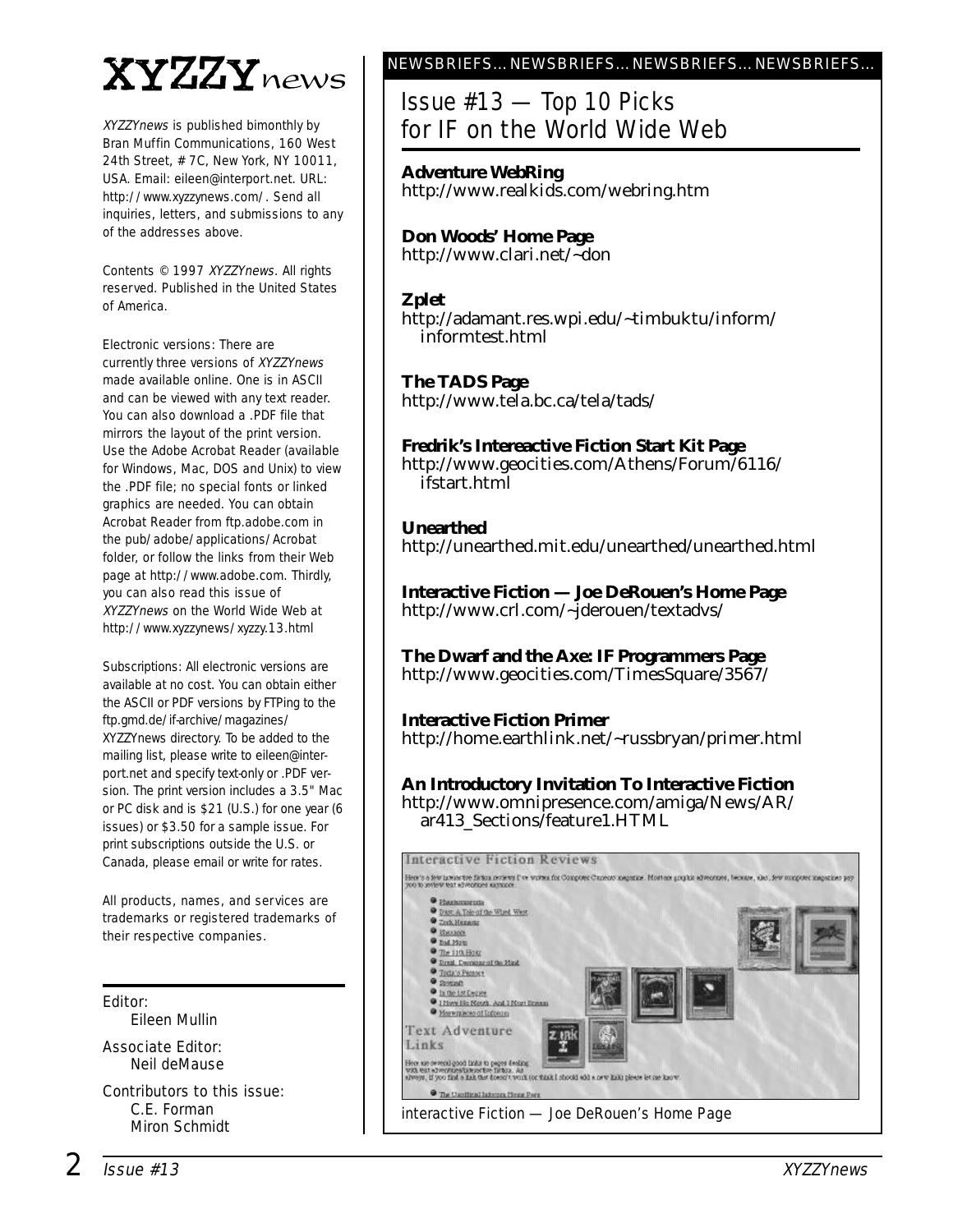#### To XYZZYnews:

I am really impressed by your fine publication. I have downloaded all of the back issues and have been slowly devouring them as I find time.

My first exposure to IF was with Zork when I was about 14, back in the early '80s. I owned an AppleII clone, no hard drive. I used to write quite a few of my own programs, but I was really into adventure games. I remember saving up all of my nickels from my paper route to by Zork I! I was never able to finish the game because my computer went on the blink soon afterwards.

I am now in the planning (paper) stages of writing my own game. I want to eventually enter it into a contest, not this year though.

I guess I have rambled on enough...Keep on 'venturing. —Chris Seguin seguin@telusplanet.net

#### Eileen,

Having been a fan of text adventures and interactive fiction since 1983, I was extremely dismayed by the damage the Graphics Revolution caused to my favorite computer gaming genre. Nowadays, it seems a lot of computer games are not very interactive, and are little more than vehicles to show off the latest in graphics technology. A way of helping designers sell more SVGA monitors.

Since much of today's commercial computer gaming (including Activision's poor Zork games) leaves such a sour taste in my mouth, I was very pleased to discover that interactive fiction is being kept alive via shareware. And I was very pleased to find a publication devoted to it.

*XYZZYnews* is, in my opinion, THE best magazine devoted to IF since The New Zork Times/Status Line. The articles (such as "Tales from the Code Front," "Gender in Interactive Fiction," etc.) are compelling reading, and the reviews are perfect for anyone who wants to know more about the various shareware IF available.

And of course, I also greatly enjoy the occasional interviews with the Implementors of the classic Infocom games. And the puzzles and humor articles are in the best tradition of NZT/TSL.

In short, I give this publication four stars. Keep up the good work!

> —Chris Lang MKST21C@prodigy.com

#### Eileen,

Thanks so much for running that interview with me in the latest *XYZZYnews* [September/ October 1996]! The only appropriate way I could think of to thank you for so much good press was to release an update of CosmoServe with an XYZZY command response plugging your wonderful 'zine. (okay well, I also fixed some bugs and relieved the frustrating time pressures).

Since I was being so industrious between semesters I also updated the Shades of Gray game files (yes, XYZZY plugs you there now too!), and both games have just been uploaded to CompuServe Gamer's forum and gmd.de-if (and soon to an appropriate

AOL folder when the person who offered to do it for me gets back to me).

Thanks again, and good luck with all your professional ventures!

Cheers,

—Judith Pintar

Hi Eileen,

Great Web site and 'zine! I was amazed that anyone still treats interactive fiction as a serious pastime. The interviews with Lebling et al. were really enlightening. I've wondered for years what became of those guys, so it was fascinating to run across the rec.arts and rec.games. IF subgroups (and XYZZYnews, and your web site...) while surfing DejaNews.

I must apologize after the fact for depositing 100K of unsolicited stuff in your email, but this attachment might make an amusing stockingstuffer for your new *XYZZYnews* Web site. :-) I honestly don't know what else to do with it... feel free to move it to the appropriate binaries group or FTP site for IF stuff, or let me know where to leave it.

Again, thanks, and keep up the good work!

> —John Miles jmiles@pop.net

*Thanks for the kind words, and for the game files. Readers, these files are for an Apple II test gamedemo scenario called Mindtrap: "Escape from Belsaena". They include a .TXT file and two Apple ][ .NIB images attached as a .ZIP. Since .NIB files are Apple IIe disk images, you'll need to run an Apple II emulator program; see the READ.ME file for*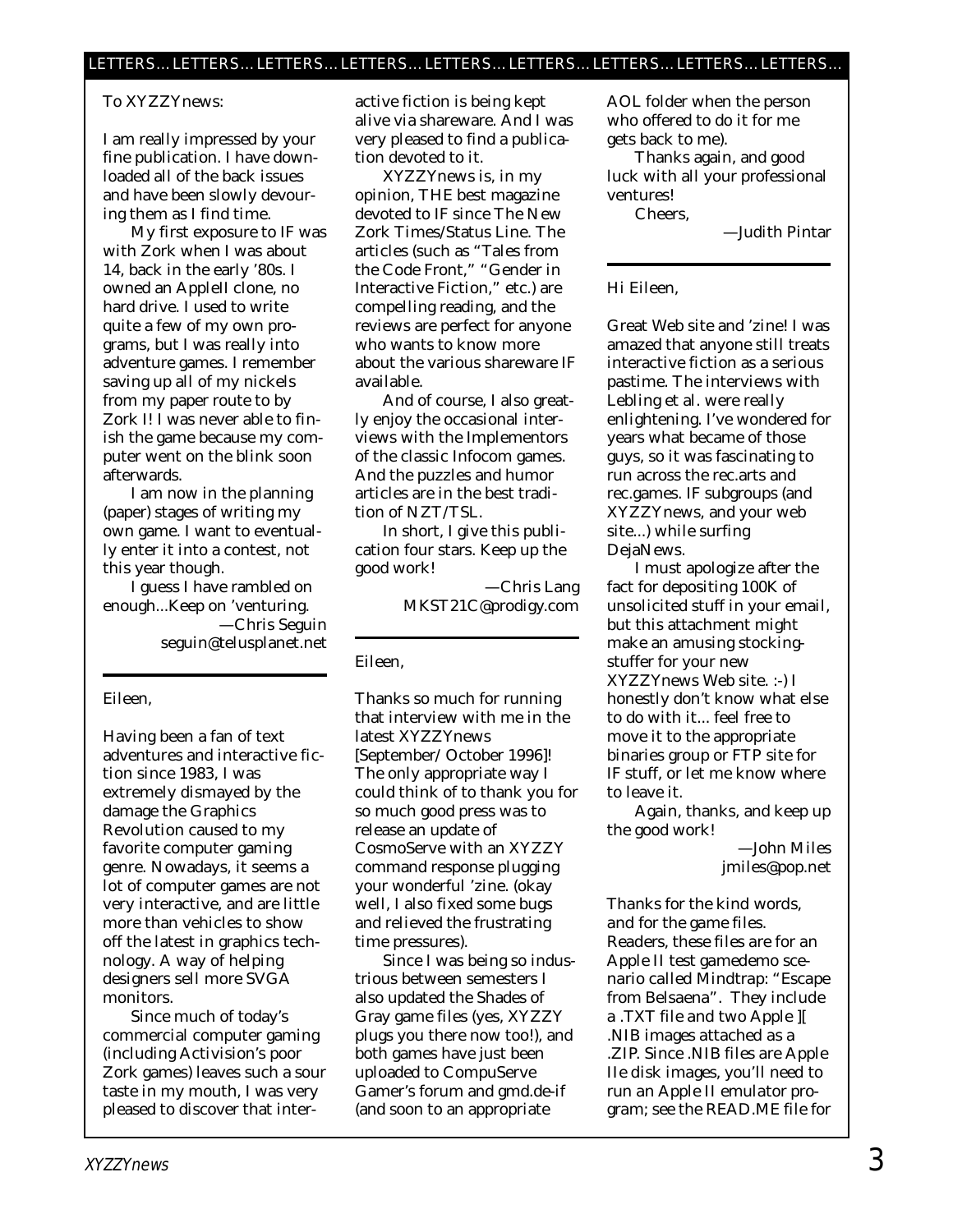*suggestions on where to download one. I've served up these files on my Web site as a zipped file at http://www.xyzzynews.com/ downloads/mindrap.zip. —EM*

#### IF's literary leanings

In XYZZYnews #12 you mentioned finding an reference to Zork in a novel, well I got another IF reference for you, and I'm sure it's intentional… In the book *Taltos* by Steven Brust (Ace Fantasy) there is a section where the main character, Vlad Taltos, is with a couple of friends, past DeathGate and in the Hall of Judgment—how they got there is most of the novel. :)

There is a section, when they decide to find their own way out of the Hall of Judgment where it turns into, as described by Vlad, and I quote "A maze of twisty little passages, all the same."

I broke out in hysterical laughter when I saw this line. :) That is, to me, a very direct tip of the hat to Adventure. :) —Fox Cutter lmb@comtch.iea.com

Piers Anthony has a book out that actually has the player sucked into the game. The whole book is about the player coming to terms. I believe it was the 1996 book in the Xanth series. I can't remember the title.

—Bill B. bblohm@hpbs1686.boi.hp.com

#### Infocom bug update

Nifty Zork bug I just discovered: Start the game, go into the Living room, move rug, get all, light lamp go e and up into

Attic, get knife, go d, w, open trap door (now the trapdoor is apparently the last noun you've referred to),d (trapdoor slams shut) and north. Then do:

**>kill troll What do you want to kill the troll with? >again**

**The trap door opens.** I had wanted to go kill the troll and then kill it again, not realizing I had two weapons. The really neat thing is that the door stays open, and you can go back up and then down and it won't slam shut again!

This works on 75/830929, 88/840726, but not 15/UG3AU5. In the latter it does:

**>kill troll What do you want to kill the troll with? >again You can't go that way.**

Here's an old bug for version 15/UG3AU5:

Go to the Bat Room while carrying garlic, type "get all" (a common thing to type) or "get bat" And you get:

> **Fweep! Fweep! Fweep!**

**A deranged giant vampire bat (a reject from WUMPUS) swoops down from his belfry and lifts you away....**

This does not work at least with 75/830929 nor 88/840726 —Allen Garvin earendil@faeryland. tamu-commerce.edu

I have a version of Enchanter, release 10 with serial number 840820, where every occurrence of the string "is" has been replaced by "adventurer". Using Z-tools shows that "adventurer" occurs twice in the abbreviation table. I then thought that the game had been corrupted on the way somehow, but everything else looks fine, and Z-tools says that the checksum is correct and the file intact. Odd, it is. And hard it is, to concentrate on solving a game that says "There adventurer a road to the west." —Fredrik Ramsberg

d91frera@und.ida.liu.se

#### I believe I found a bug not mentioned in the bug list found on *XYZZYnews.*

**The Lurking Horror Release 203 / Serial number 870506 (Distributed via the Masterpieces Collection. Running the data file off of Frotz.)**

Whether or not you have actually seen the hidden suicide note on top of the Great Dome, the description of the sign-up sheet in the Department of Alchemy will always tell you who wrote the suicide note after you remember that the guy signed-up took a plunge off a building.

To check it out, do the thing to get the floor waxer out of the way. Go into the Department (knock), and then look at the sheet. Wait to remember the student's name. Look at the sheet again. It says the suicide note was written by the guy. We have not yet seen the suicide note. Since it is hidden in the top of the Great Dome, the suicide note probably hasn't been publicly displayed or anything.

—Cable Hicks hicks@ goldrush.com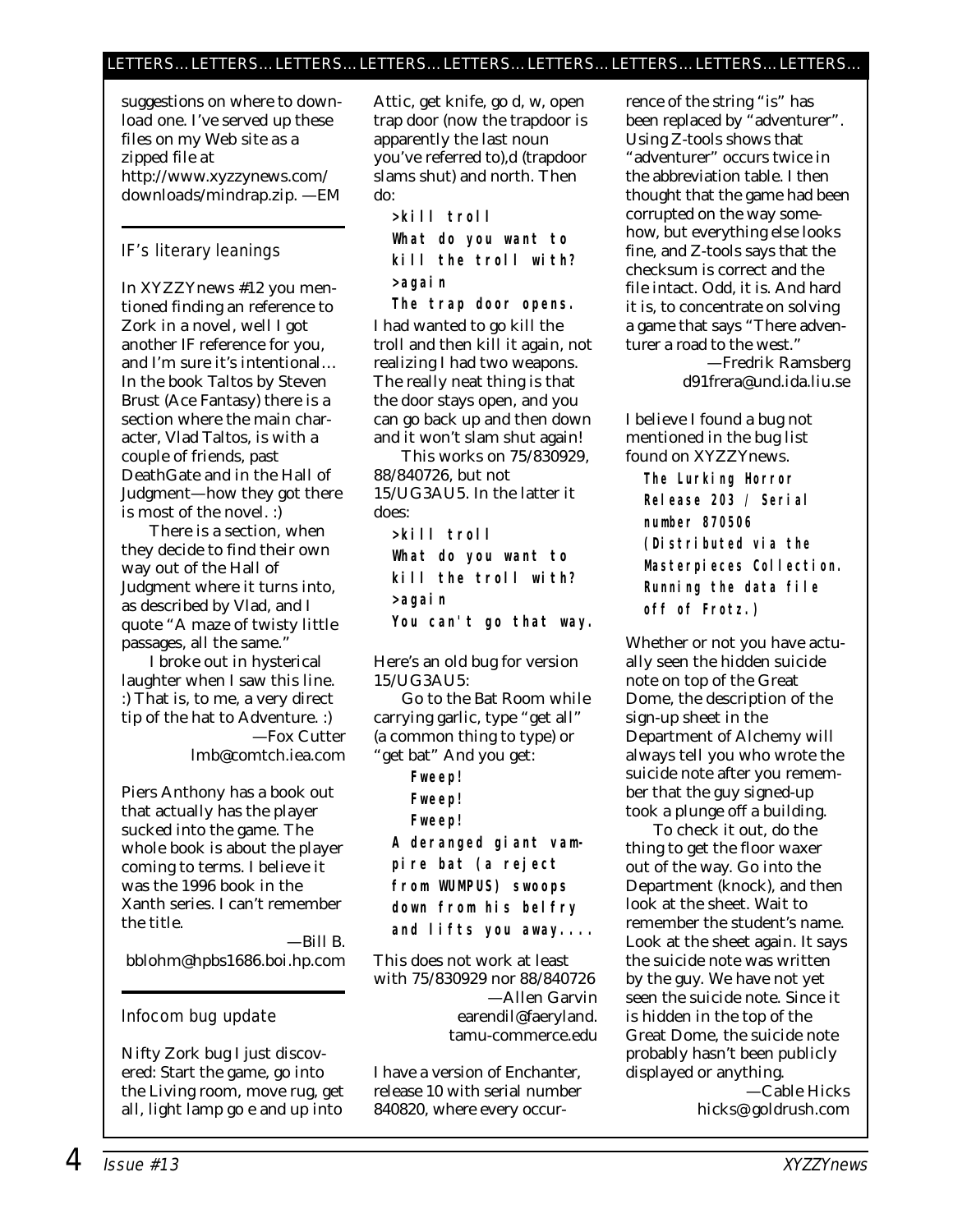# Interview with a Playtester Extraordinaire



## **...XYZZYnews talks with Michael Kinyon**

by C.E. Forman (ceforman@postoffice.worldnet.att.net)

| <b>XYZZYnews:</b>      | Please tell us a little about yourself and the aspects of your life that don't                                                                                                                                                                                                                                                                                                                                                                                                                                                                                                    |
|------------------------|-----------------------------------------------------------------------------------------------------------------------------------------------------------------------------------------------------------------------------------------------------------------------------------------------------------------------------------------------------------------------------------------------------------------------------------------------------------------------------------------------------------------------------------------------------------------------------------|
|                        | touch on IF.                                                                                                                                                                                                                                                                                                                                                                                                                                                                                                                                                                      |
| <b>Michael Kinyon:</b> | I am 32 years old. I live in South Bend, Indiana, USA. I am married and hap-<br>pily have no children. I am an assistant professor of mathematics at Indiana<br>University South Bend. (Those wishing to find out more about my math-<br>ematical research can get information from my home page at<br>http://sun1.iusb.edu/~mkinyon. I lead a quiet academic-in-the-ivory-tower<br>sort of life.                                                                                                                                                                                 |
| <b>XYZZYnews:</b>      | You've mentioned on r.g.i-f that you decided to become solely a tester of IF<br>games, not an author. What led to this decision? What was the very first<br>game you ever beta-tested?                                                                                                                                                                                                                                                                                                                                                                                            |
| MK:                    | In retrospect, I realize that the remark to which you refer sounds quite a bit<br>more pretentious than I intended it to be. I did not mean to make it sound<br>like a high-minded defense of playtesting as an art; that certainly con-<br>tributed to the decision, but there were other far more mundane reasons.<br>For one thing, I have never had any ideas for games that are worth pursuing.<br>For another, I do not really have the time to learn a game development sys-<br>tem. Those two reasons alone are quite sufficient as an excuse for not writ-<br>ing games. |
|                        | I began my testing "career" by sending bug reports on already-released<br>games to their authors. The first games for which I did this were Unnkuulia<br>I, II, and Zero (and yes, I did register those games). I had no particular reason<br>for doing this other than good will and a wish to help out. My vision of<br>share/freeware programs at the time was that they were always works in<br>progress.                                                                                                                                                                     |
|                        | At about the same time, I was also sending short bug reports on Curses<br>(one of the early releases) to Graham Nelson. Here I had an ulterior motive:                                                                                                                                                                                                                                                                                                                                                                                                                            |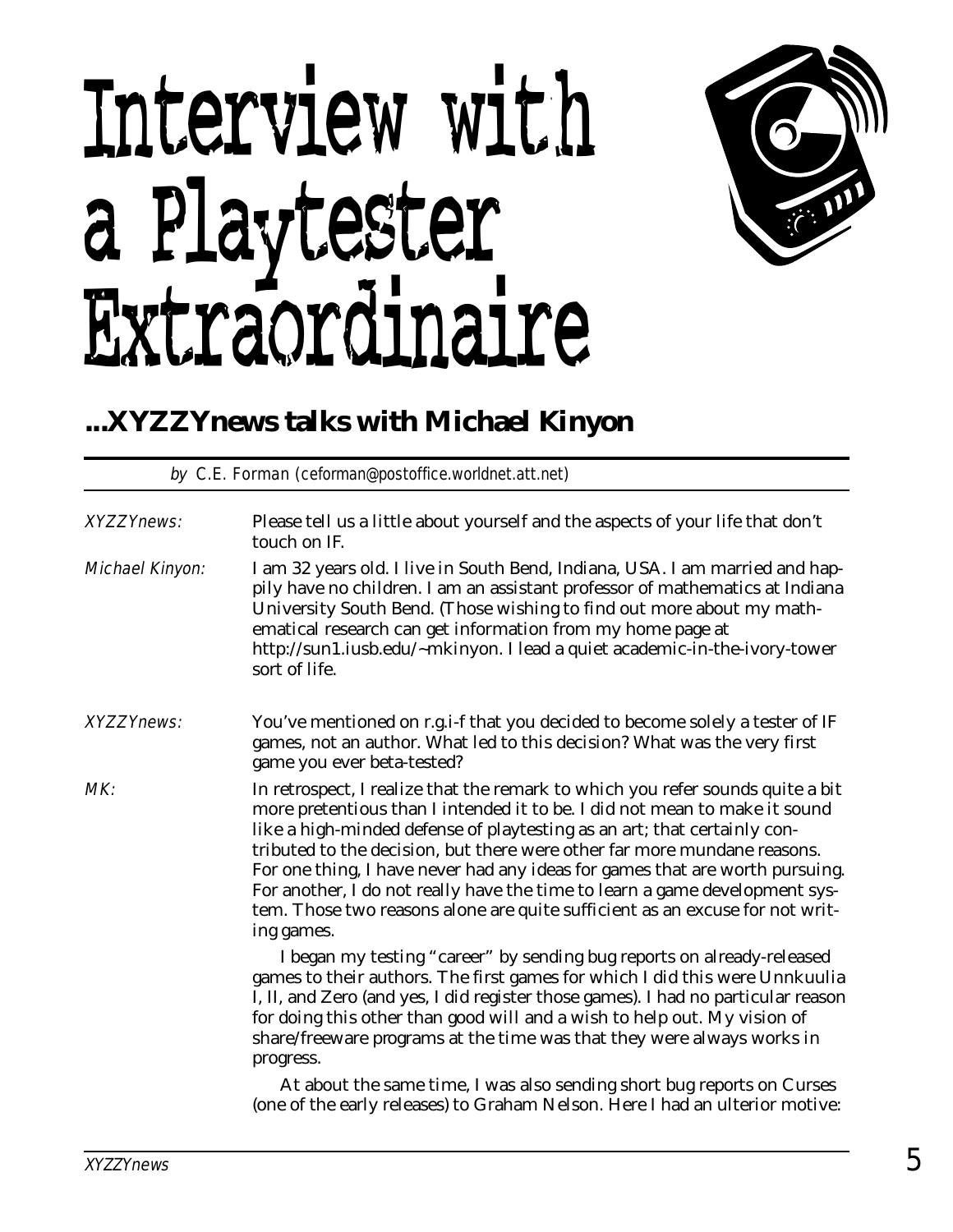I hated to bother Graham by asking him for hints, so I approached him in the spirit of exchange, a bug for a hint. Graham was very responsive to my reports, which I found very encouraging.

The real breakthrough for me came when on a lark I posted an "advertisement" to r.a.i-f announcing my availability as a beta-tester. In the ad, I "quoted" some of the prominent people in the newsgroup praising me for my wonderful abilities. I forget all of them now, but the one I still think was best was my quoting Mike Roberts as saying that I had talked him out of writing TADS in BASIC. People responded in good humor, and then I started getting testing requests.

There is an implicit part of your question that I have not yet addressed: why do I like to test at all? I am not an expert at self-psychoanalysis, but I can give you a few thoughts on this. Some of it stems from not so much a destructive instinct as much as a deconstructive instinct: what are the limits of the game and where does its behavior go beyond the expectations of the author or the player. Some of it is also based on repetition as a form of anxiety reduction. Recall that in *Beyond the Pleasure Principle*, Freud wrote of patients who were constantly reliving traumatic episodes, a clinical observation that flew in the face of his earlier thought. My approach to IF, whether I am testing or just playing, is similar to this; I will replay a single scene again and again until I am as familiar with it as I can be. This is not something I do because I decided to do it, it's just the way I play. I thinkthe reason I do play this way is to cope with the stress of "living in the game". Or maybe a better way of saying it is that it allows me to put some critical distance between myself and the character with whom I am supposed to be identifying in the game. In any case, when one plays like this (notice how cleverly I depersonalized my style of play by using the word "one," as if to suggest I am about to draw a universal conclusion), one is bound to stumble across bugs and design problems. Thus was an undeserved reputation born. Of course it was also supported by several self-serving posts on the newsgroups.

XYZZYnews: Currently, about how many games in the Archive display your name in the testers credits?

MK: I am not very good at order-of-magnitude estimates (an embarrassing characteristic, considering what I do for a living). Some of my testing credits include, in no particular order: Curses, Jigsaw, Christminster, So Far, Horror of Rylvania, Waystation, Legend Lives, Enhanced, Lost New York, Gumshoe, Magic Toyshop, Night in the Computer Centre, A Change in the Weather, Small World, Kissing the Buddha's Feet, Tapestry, Stargazer, Wearing the Claw, The House of the Stalker, and Lethe. I'm probably forgetting some at the moment, and I've probably mangled a game title or two; my apologies to the authors! I've also tested quite a few things that were never released. One I can mention, because the author makes fun of himself for vaporware, is Avalon.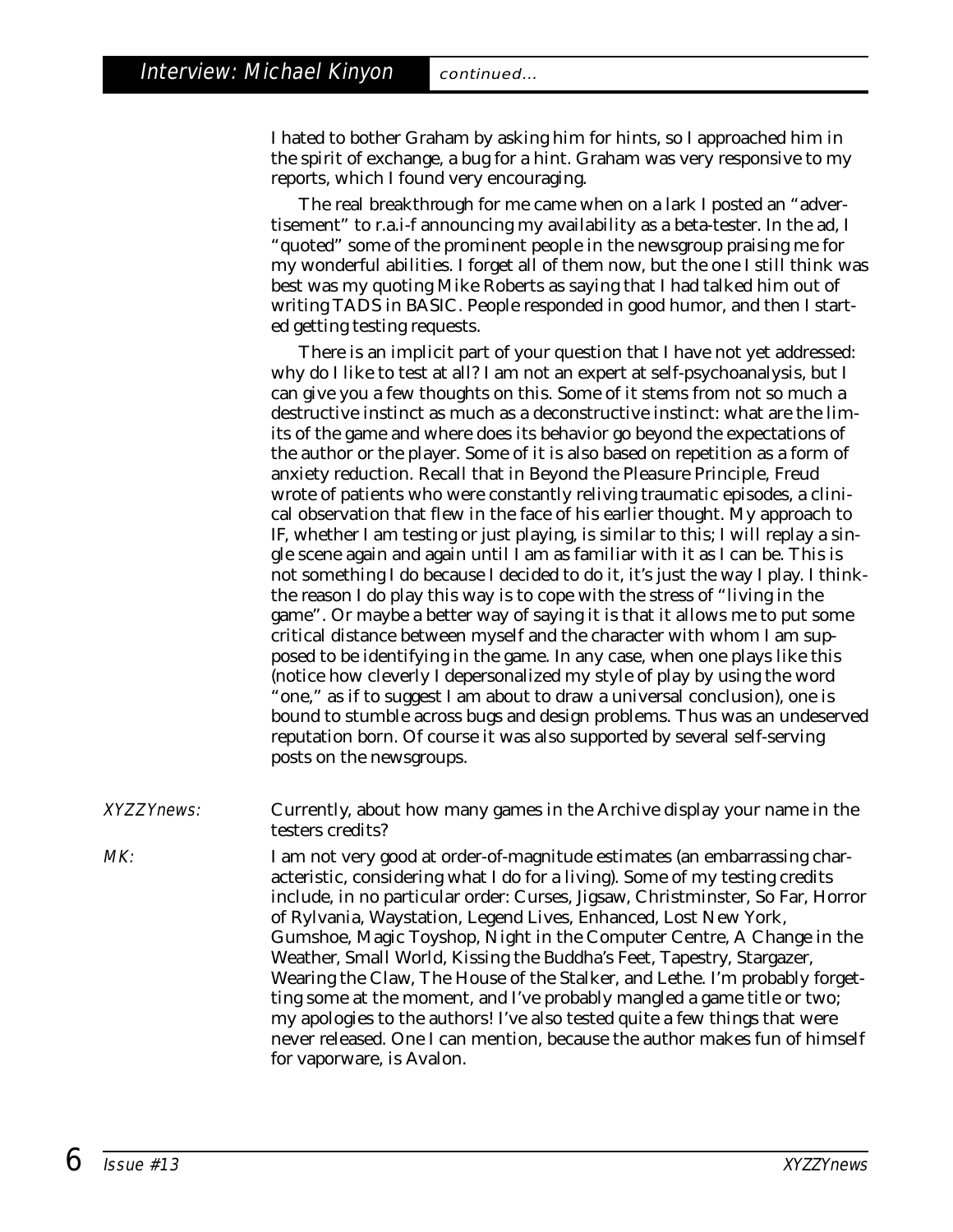XYZZYnews: Which, if any, have been your favorites?

MK: Among so-called full scale games that have been released, my favorites are Curses, Jigsaw and So Far, not necessarily in that order.

> Curses, of course, is the game with which I have the longest personal relationship, and is thus the one to which I am the most attached. If Graham was the game's father, I feel a lot like its maternal uncle (in other words, I'm the useless brother-in-law). Jigsaw is also up there on my list just slightly behind Curses. If you like, you can think of the relationship between these two games as analogous to the relationship between Monty Python and the Holy Grail and Monty Python's Life of Brian. Both are wonderful, but the earlier work has a less polished and more chaotic feel to it. I don't think I really need to give detailed reviews here of either game; much that expresses what I would say has already been written about both of them. As an aside, I should mention that both games became a part of my life for quite a long time and led to an intense "working" relationship with Graham. Even though we do not actually correspond very often, I still consider him to be one of the most wonderful people I have ever had the privilege of meeting through the Internet. We eventually met in person. Graham took Kamila (my wife) and me to high table dinner at Magdalen College the last time we were in Oxford.

> Getting back to games, let me say something about So Far. Of all the games I have played, this is probably the one that has had the largest intellectual and emotional effect on me. In r.g.i-f, people sometimes write about their emotional reactions to certain games; a favorite "tear-jerker" seems to be one of Floyd's two deaths in Planetfall or Stationfall. In my opinion, for maximal impact in a minimalist text, there is nothing to compare with So Far's scene in the crawl space. I also cannot describe adequately how deeply moved I was when I finally finished the game. My main advice to players of that game is to avoid engaging in a Joycean hermeneutic analysis that attempts to discover what each scene "really" means. In my view, IF players are particularly prone to fall into that sort of trap. Although certainly the various scenes in the game have meanings for its author, So Far is the one game above all others that illustrates that the determination of authorial intent is not as important in literary interpretation as is the recognition that the dissemination of a text as a text is a virtual guarantee that meanings will multiply. (Notice I did not say that So Far is without meaning, which was a view I once held.)

Among small games, my favorite is probably A Change in the Weather. When I say "small," I am not, of course, referring to the length of time required for completion, I am referring to such things as the landscape of the game and the sparsity of the text. A Change in the Weather packs quite a bit of punch in a small package.

Do not make too much of the fact that there are only Inform games on my list; I have no particular preference among the game systems. In fact, there is a TADS game that has not been released that I would rank among my all-time favorites, but I can say nothing more about it at this point.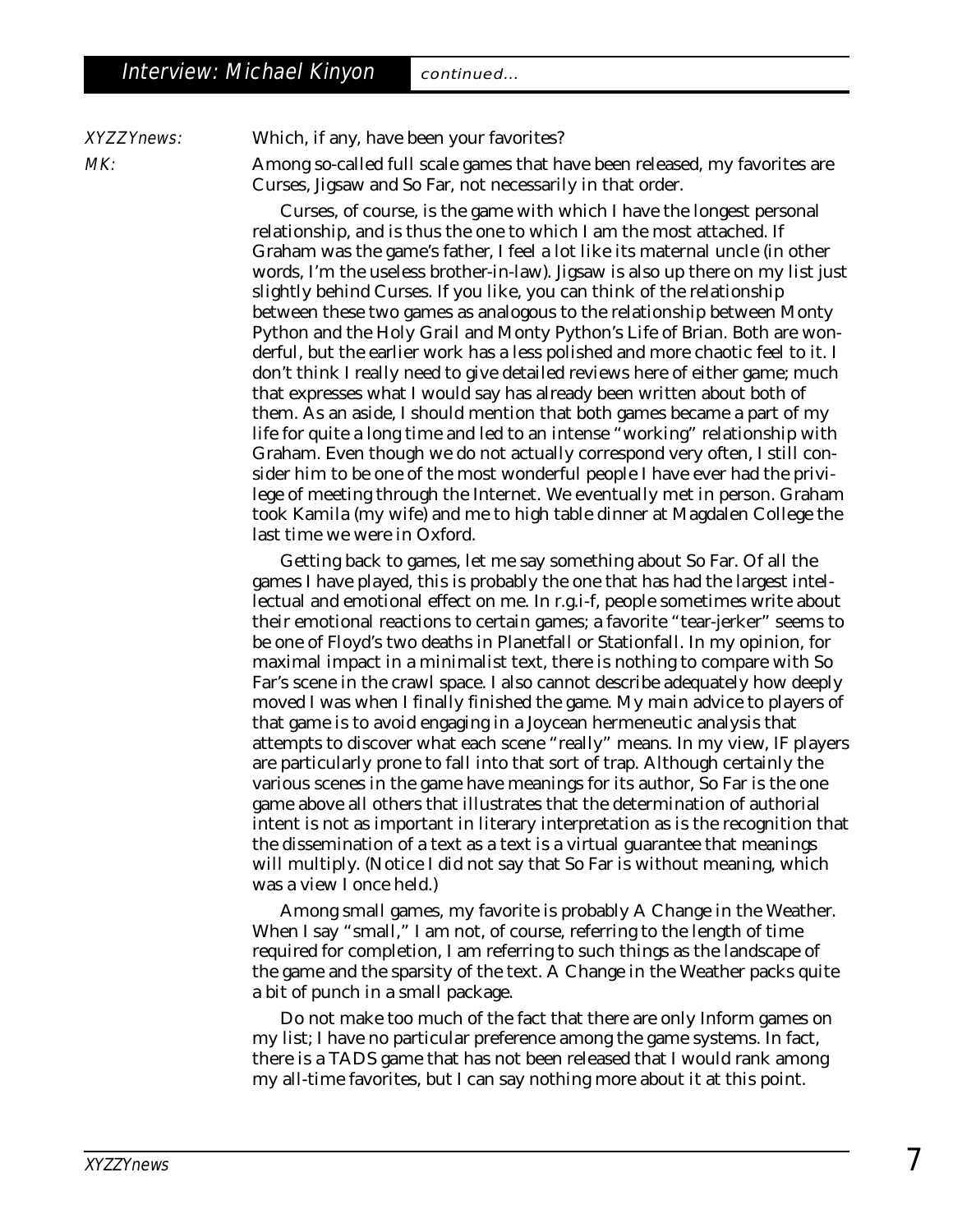| <b>XYZZYnews:</b> | Is there a particular genre or style of IF that appeals to you?                                                                                                                                                                                                                                                                                                                                                                                                                                                                                                                                                                                                                                                                                                                         |
|-------------------|-----------------------------------------------------------------------------------------------------------------------------------------------------------------------------------------------------------------------------------------------------------------------------------------------------------------------------------------------------------------------------------------------------------------------------------------------------------------------------------------------------------------------------------------------------------------------------------------------------------------------------------------------------------------------------------------------------------------------------------------------------------------------------------------|
| MK:               | My preference is for games that violate the rules of the genre in which they<br>pretend to be situated. All the games I mentioned in my favorites list above<br>do this in one form or another. I am not speaking of mere anachronism<br>(such as a magic wand in a "realist" game), but a genuine attempt to push<br>the limits of a genre for aesthetic effect.                                                                                                                                                                                                                                                                                                                                                                                                                       |
|                   | As far as a genre that I would like to see further explored, I have been a<br>bit surprised that there has not been too much attention focused on erotica.<br>I see this as an untapped well for IF.                                                                                                                                                                                                                                                                                                                                                                                                                                                                                                                                                                                    |
| <b>XYZZYnews:</b> | What tactics do you generally use to seek out bugs in games? Which tricks<br>seem to pay off the best? What types of bugs turn up most frequently?                                                                                                                                                                                                                                                                                                                                                                                                                                                                                                                                                                                                                                      |
| MK:               | I usually do not use a "test oracle," despite the fact that this is good debug-<br>ging advice in general. As I mentioned above, playing a scene over and over<br>usually helps. If a game has a lot of takeable objects, then I know there will<br>be bugs aplenty, because no author ever foresees what will happen to all of<br>them. My warning flags go up in timed events as well; it is surprising how<br>many authors forget that if a player leaves the room, descriptions about<br>what is going on in another room no longer make any sense. If there are a<br>lot of fuses in one scene, I will usually try to see if I can make things happen<br>out of sequence. I realize this is not a good answer to your question, but my<br>approach to testing is pretty intuitive. |
| <b>XYZZYnews:</b> | How much does the compiler used seem to affect this?                                                                                                                                                                                                                                                                                                                                                                                                                                                                                                                                                                                                                                                                                                                                    |
| MK:               | Nowadays it doesn't, really. Of course in every TADS game, there will be at<br>least one "Which golden ocelot do you mean, the golden ocelot or the gold-<br>en ocelot?" type of bug, but there are not as many of these as there used to<br>be. Of course the really big bugs are those that crash the interpreter, but I<br>cannot say that any game development system is more prone to this than<br>any other.                                                                                                                                                                                                                                                                                                                                                                      |
| <b>XYZZYnews:</b> | What traps should potential game authors try to avoid falling into?                                                                                                                                                                                                                                                                                                                                                                                                                                                                                                                                                                                                                                                                                                                     |
| MK:               | My main advice is not to start coding before all the possible implications of<br>a scene have been worked out. I never cease to be amazed how many<br>authors confuse designing with coding.                                                                                                                                                                                                                                                                                                                                                                                                                                                                                                                                                                                            |
| <b>XYZZYnews:</b> | In providing feedback, do you prefer to stick to straightforward bug reports,<br>or are you willing to provide an analysis and criticism of a game if an author<br>requests it?                                                                                                                                                                                                                                                                                                                                                                                                                                                                                                                                                                                                         |
| MK:               | This depends on how busy I am. I have (unfortunately) agreed to analyze a<br>game and then become too swamped with work to have time to follow up<br>on this.                                                                                                                                                                                                                                                                                                                                                                                                                                                                                                                                                                                                                           |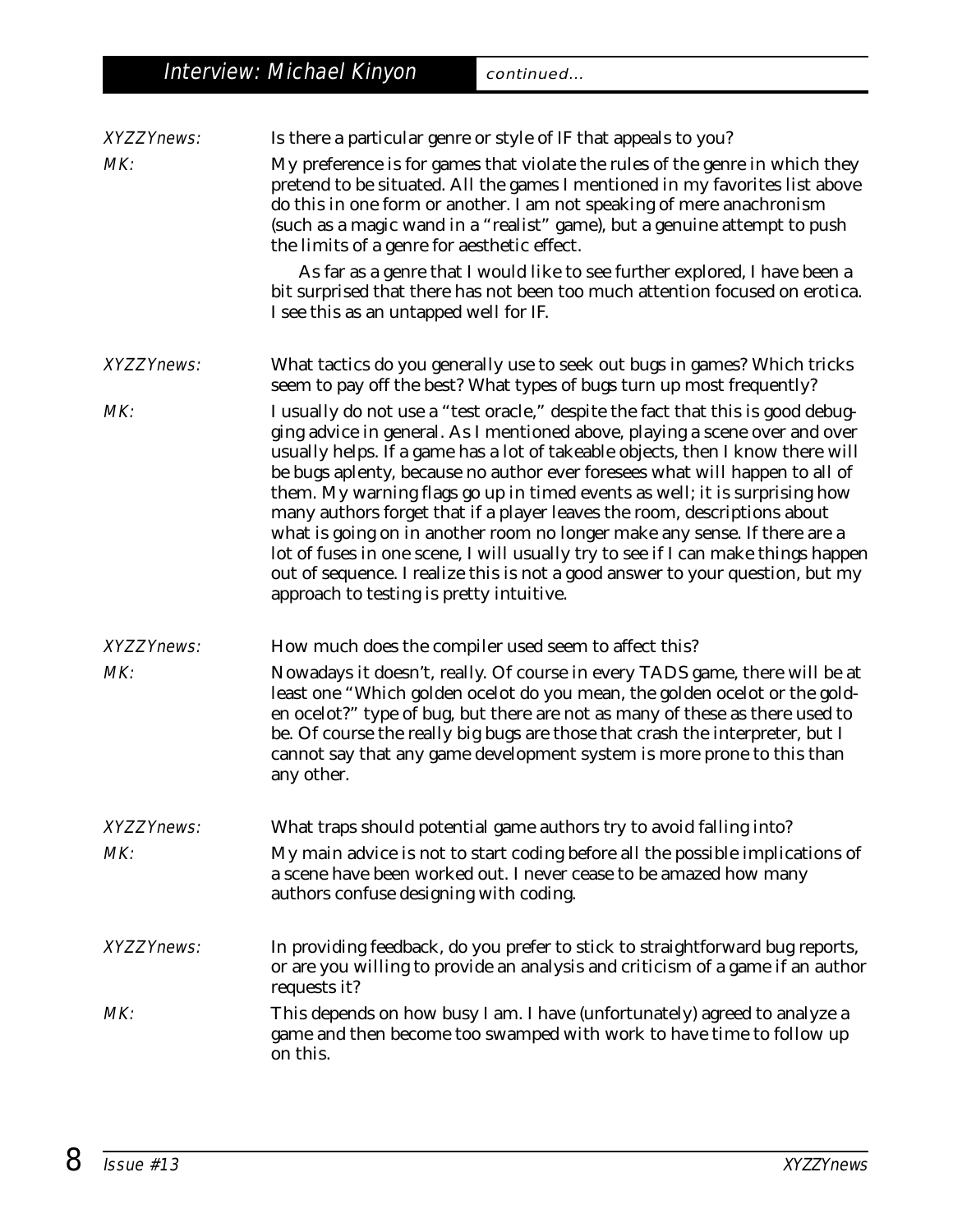| An unfortunate instance of this was the '96 competition. This is a bit off    |
|-------------------------------------------------------------------------------|
| the subject of your question, but in the interest of self-examination, I have |
| to say that I am not particularly proud of how I handled my testing respon-   |
| sibilities. More than one author requested an analysis, and I just did not    |
| have the time to get it done before the competition. In fact I got so busy, I |
| was unable to do even adequate routine testing of some games. If you don't    |
| mind, let me use this forum to apologize to all those authors who may have    |
| felt that I let them down.                                                    |
|                                                                               |

Getting back to your question, one of the problems that comes up is that some authors tend to be a bit thin-skinned in their reactions to an analysis. I realize that many beginners are afraid that their games will not live up to some (nonexistent) standard, but my advice to such authors is to not take the criticism as a personal assault. If I say that "I do not think that such-and- such a scene is very well designed for the following reasons...," I am not saying "You are a lousy designer." I am just trying to help authors refine their games so that they express what I think they want them to express.

XYZZYnews: Suppose someone asks you to beta-test a game that you just can't stand playing. Has this situation ever come up? How would you (tactfully) handle it if it did?

MK: Yes, this has happened a couple of times with unfinished games. (This is not beta-testing, of course, but alpha-testing.) I enjoy testing unfinished games, but sometimes it turns out that an author does not have any idea at all about where a game is going, and this can be very frustrating. When these problems have come up, they have resolved themselves because the authors announced they were giving up on their games. If it were ever the case that I was testing, say, a finished game that I really despised, I would probably just say I was unable to continue testing and leave it at that. If an author pressed me and asked why, I would probably cite personal reasons.

- XYZZYnews: How long have you been testing IF games?
- MK: Since the fall of 1992.
- XYZZYnews: About how many hours a week do you spend on testing?
- MK: That varies too much for me to estimate. For instance, I have not tested at all in several weeks, so my average has been pulled way down.
- XYZZYnews: Any favorite bug stories you'd like to share?
- MK: Heh. Well, I'd better not. I'll let the authors tell about them if they wish.
- XYZZYnews: Have you noticed any regular peaks during which many authors tend to release games (not counting the competitions)?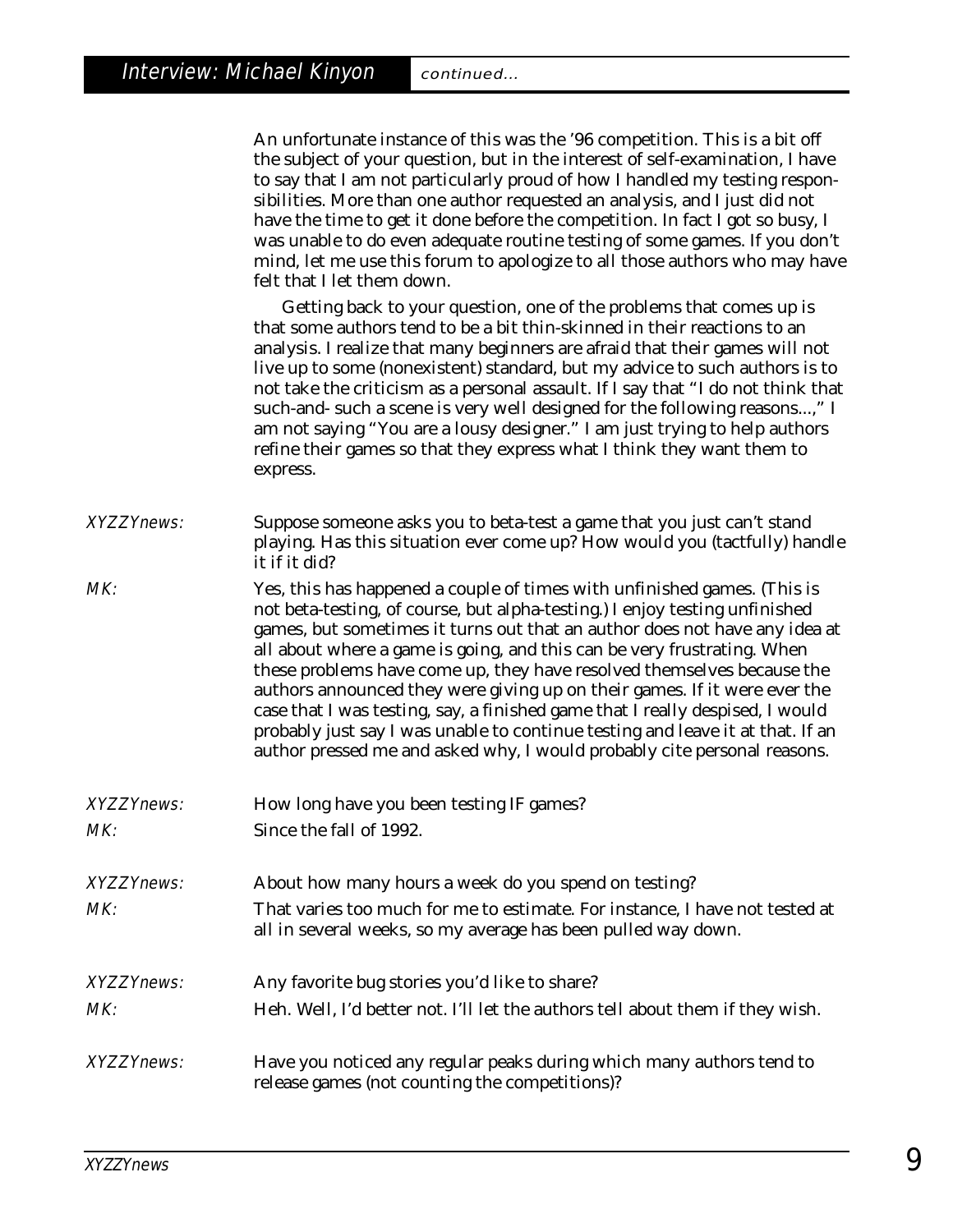| MK:               | I think the question you really wanted to ask me is if I noticed any times of<br>the year when testing requests reach a peak. Releases come after testing, of<br>course.<br>The competition has skewed this because more authors are focusing<br>their energies on it. Otherwise, I would say I get more requests in late<br>February and early March than at any other time. I get the fewest requests<br>from October through January.                                                                                                                                                                                                                            |
|-------------------|---------------------------------------------------------------------------------------------------------------------------------------------------------------------------------------------------------------------------------------------------------------------------------------------------------------------------------------------------------------------------------------------------------------------------------------------------------------------------------------------------------------------------------------------------------------------------------------------------------------------------------------------------------------------|
| <b>XYZZYnews:</b> | What's the maximum number of games you've been testing at the same<br>time?                                                                                                                                                                                                                                                                                                                                                                                                                                                                                                                                                                                         |
| MK:               | Again, the competition affects this. Last year, counting competition and<br>full-size games, I had eight going at once. That was a bit ridiculous, I know,<br>so I will be more careful this year.                                                                                                                                                                                                                                                                                                                                                                                                                                                                  |
| <b>XYZZYnews:</b> | Have you noticed any specific trends in modern IF? What are your thoughts<br>on where the medium is currently going?                                                                                                                                                                                                                                                                                                                                                                                                                                                                                                                                                |
| MK:               | I am currently not up to the task of sorting out my thoughts on this. I think<br>this is a very complicated issue that touches upon involves several factors:<br>the text as a work of art; the anachronism of text-based games in an atmos-<br>phere of increasing technological sophistication (a fancy way of expressing<br>the strangeness of playing a text adventure on a modern computer); the pre-<br>dominance of computer scientists, particularly students in the medium;<br>amateurs versus professionals; the growing popularity of the marketing<br>model; etc., etc. I'm afraid it's a bit beyond my powers of ratiocination at<br>the present time. |
| <b>XYZZYnews:</b> | What games are you currently testing? Would you be willing to provide any<br>specific details, or do you prefer to keep the author-tester relationships con-<br>fidential?                                                                                                                                                                                                                                                                                                                                                                                                                                                                                          |
| MK:               | I am not actively testing anything at the moment because no one has asked<br>me. I suspect the reason is that I am not a regular poster on r.*.i-f, and I no<br>longer respond to "call for beta-testers" posts, so many folks do not know<br>that I am available. There are two unfinished games, one of which is<br>Avalon, where I am in a holding pattern. Even if I were actively testing, I do<br>not think I could really say anything about the games (unless the authors<br>requested that I "talk them up"). I respect confidentiality.                                                                                                                   |
| <b>XYZZYnews:</b> | Anything else you'd like to add?                                                                                                                                                                                                                                                                                                                                                                                                                                                                                                                                                                                                                                    |
| MK:               | As I said, I am available right now if anyone would like me to take a crack<br>at a game. Other than that, I'll just say: keep reading XYZZYnews! (How<br>was that for an endorsement?) $\bullet$                                                                                                                                                                                                                                                                                                                                                                                                                                                                   |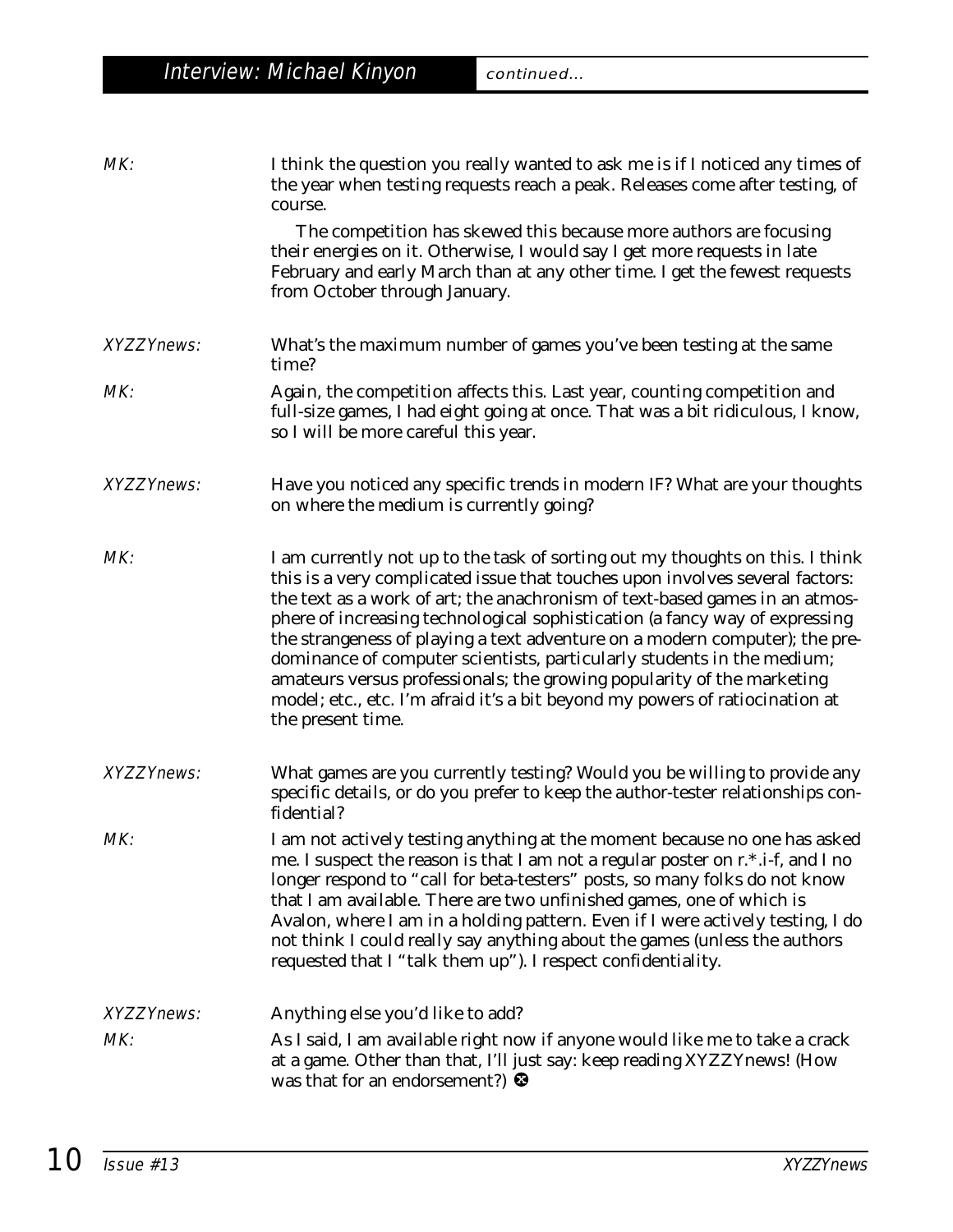# Dungeons, Dragons, Shovels, and Telepathy

## **A brief look at MUD design**

by Miron Schmidt (s590501@tfh-berlin.de)

## I. Introduction

MUD is short for "Multi-User Dungeon," as most of you will know. There are a number of similar environments which have evolved from the original MUD idea, such as MUSEs, MUSHes, MOOs, and so on. In this article, I will only talk about MUDs—partly because I feel more at home in them, partly because the differences in terms of design aren't terribly big.

A MUD, at the time of writing, is a text-only, multi-user, real-time environment, very much like a text adventure game, and very much unlike it.

Let's focus on the similarities first. Commands are given to the MUD in short natural sentences, like "open the door," or "wear the chainmail." The complexity of these sentences depends mostly on the care the designer has put into parsing, as every object is allowed to define its own verbs and their respective syntaxes.

It is quite common that one area may accept only very simple, two-word commands, while the area next door allows for unbelievably complex structures. TUB-MUD, the only MUD where I actually code, features a quest in which, at one point, the player is required to take a shrink-head by typing the command "take the shrinkhead of the orc shaman from the pillow on the pillar next to the western wall." If the syntax isn't followed exactly, the—hilariously funny—error message "Take the what of the what from the what on the what next to the which what?" appears.

Those "MUD quests" are small adventures that require a sequence of puzzles to be solved, much like little games on their own. The puzzles range from simple riddles (a character might expect an answer to a verse), over logical exercises, such as building a sand castle, to monsters that have to be killed in a role-playing game fashion. In fact, fighting is an integral part of MUDs: most employ complex combat systems that make the choice of armor and weapons an important part of playing.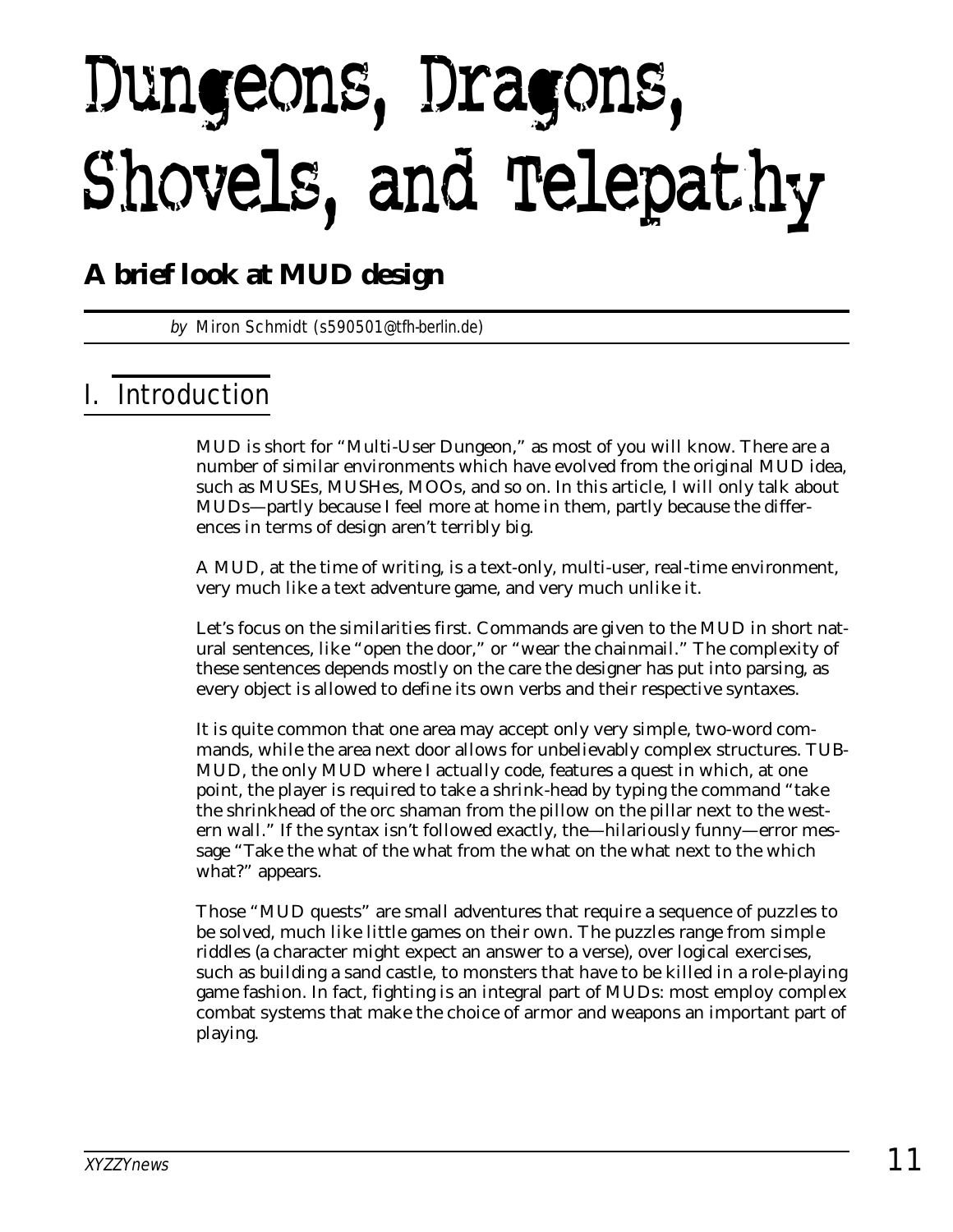## II. Real time

While in most text adventure games, time progresses only between subsequent input lines from the player, encouraging her to think carefully about every action, MUD time runs steadily. This results, among other things, in time-critical sequences being rather hectic: players have to type their actions as fast and accurate as possible, and the consequences cannot be undone.

In design terms, much care has to be taken that the player's input bears instant results. Redirecting input, for instance to confirm a dangerous attempt, is a definite no-no, if it isn't done with extensive care:

**A grizzly bear paces nervously up and down. > pinch the grizzly bear in the side Do you really want to do that? (y/n) Suddenly, the bear wheels around, facing you with obvious wrath! > run away as fast as possible Please answer yes or no: Do you really want to do that? (y/n) The bear hits you with a bone-crunching sound.**

On the other hand, the real-time environment allows for attractive little details: a clock that strikes the hour; a magic potion that stays in effect for five minutes (thus prompting the player to plan *before* quaffing it); a beautiful orchid that blossoms only once a month…

## III. Multiple players

**...**

Multiple players necessitate multiple solutions. This is not an option; it's a requirement! A stone block that you can't lift because it's too heavy, requiring you to drink a potion of cyclops strength just won't do: three players will be able to move it without.

When designing messages, it is always vital to ponder all possible constellations of players: there are five possible kinds of players to be considered.

- The player who acts.
- The player he acts on.
- Onlooking players.
- Players in nearby locations.
- Players in distant locations.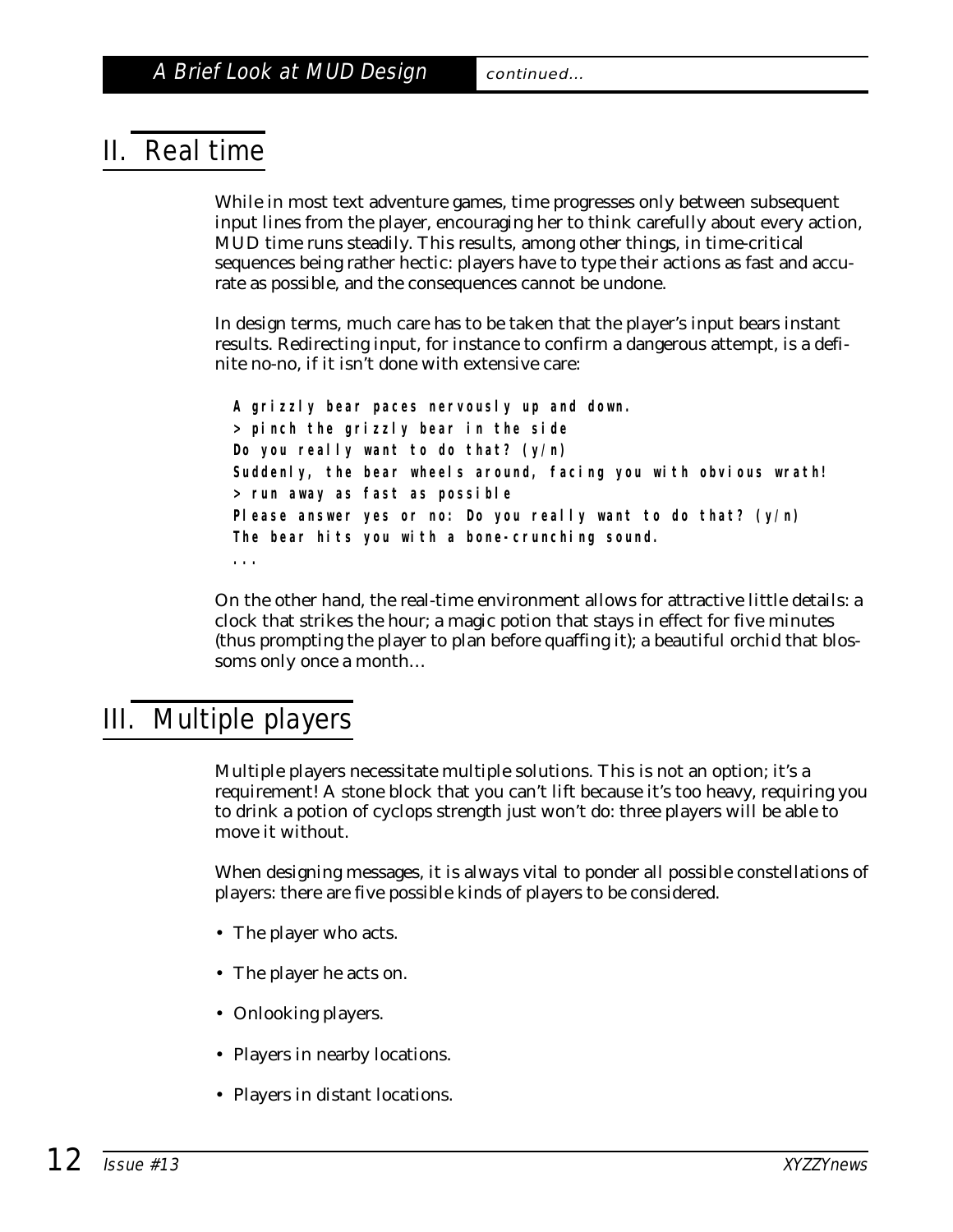Thus, if Belphegor zaps a wand of earthquake at Lliana, the following messages need to be printed.

- Belphegor: "You zap the wand of earthquake at Lliana. The earth shakes violently under her feet."
- Lliana: "Belphegor zaps a wand of earthquake at you. The earth shakes violently under your feet."
- Others in the same location: "Belphegor zaps a wand of earthquake at Lliana. The earth shakes violently under her feet."
- Others in nearby locations: "Suddenly, the earth shakes violently."
- Others in distant locations: "Suddenly, a faint rumble can be heard."

Note the different use of "the wand" vs. "a wand." Alternatively, "your wand" and "his wand" could be used.

## IV. Making it feel like a whole

Players have inherent capabilities that are to be regarded when designing objects and characters. Next to skills, stats (like strength or constitution), and visual characteristics (such as scars and tattoos), there is one power to be especially minded: the power of telepathy. In most MUDs (all I know, to be sure), players can "tell" and "shout." Telling is the ability to telepathically communicate with other players, no matter how far away they are are; and shouting is the ability to scream something so loud that every other player will hear it.

If the player is transformed into something different, or his perception is manipulated, his means to communicate will change. LPMUDs (MUDs using an interface that was initially designed by Lars Penssjö) feature a curse that will transform the player into a frog. All shouts by this player will be transformed to

**A big frog shouts: Hrribit! Hrriiibbitt!**

A friend of mine once designed a drug that, when taken, would sporadically cause the player to see things and, unknown to him, display reactions to that. For instance, he would get the message

**You say: I feel perfectly normal again.**

while the other players in the room would see (if the player were called Geronimo)

**Geronimo says: Argl! Argh argl!**

To offer some further examples for objects that will change the player's abilities: a broken arm will drastically lower the player's fighting skill; a chewing gum will muffle everything she says; being too drunk, a delicate combination lock will prove unopenable.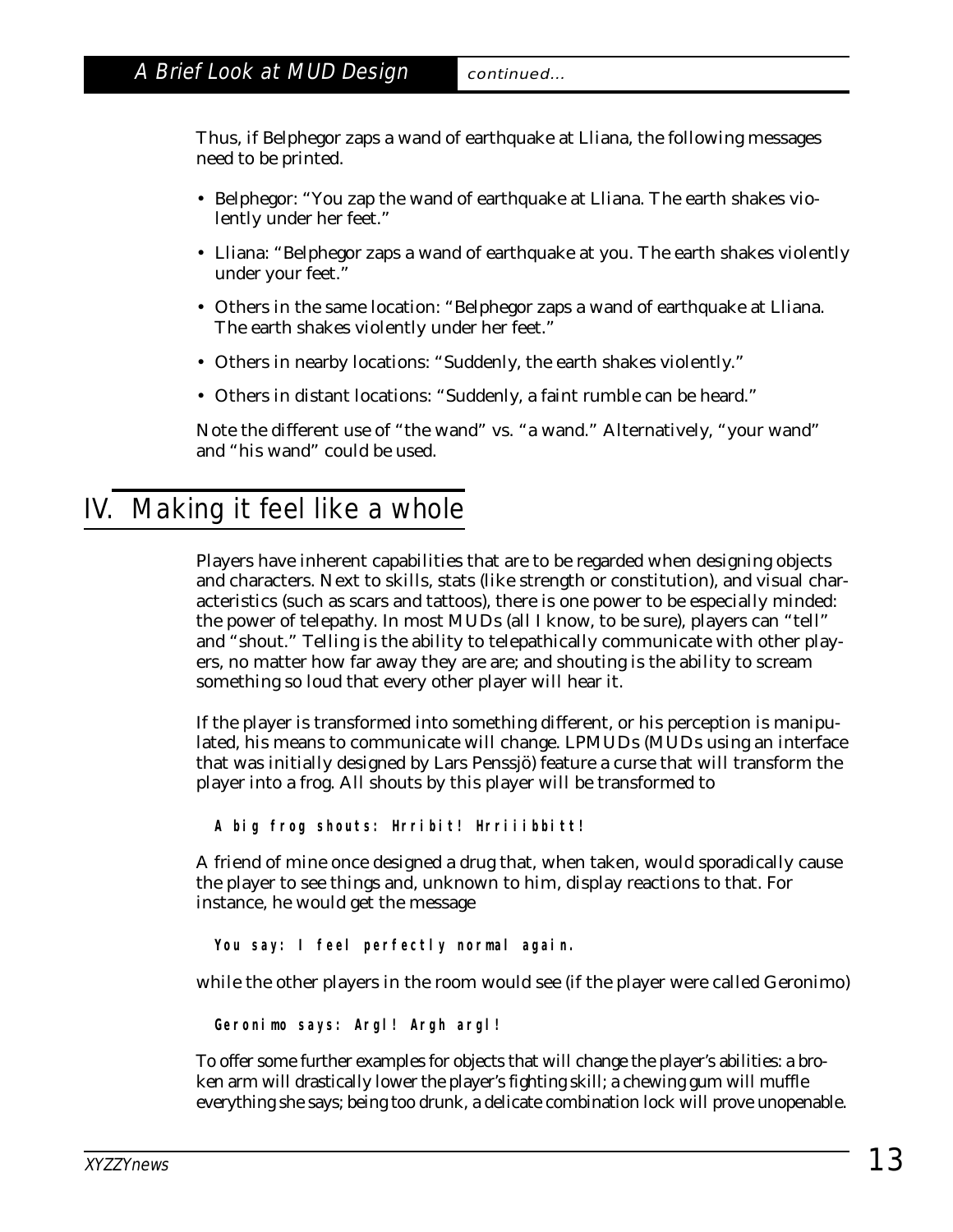## V. Object orientation

While in a text adventure game, the author is responsible for every single object, this is not at all true in a MUD. In fact, good programming will even consider those objects that didn't yet exist when it was written.

The worst imaginable situation for a player is that when he tries to dig in, say, a moldy haystack, he gets a parser complaint ("Dig where?") while a shovel bought in the shop around the corner will dig perfectly well. As a programmer, one has to make sure that such puzzles are handled flexible enough: one has to create the process of digging in a way that rewards the *idea,* not the *action,* even if this means anticipating bad creations by other programmers.

As an example, if I wanted to place a tree in a certain place, which the player would have to tie a rope to, I could create a rope that allows to be tied to the tree. However, if the player then tried to tie a *different* rope to my tree, that rope wouldn't probably know that it could be tied at all. Thus, a better solution would be to let the *tree* know that a rope can be tied to it: any object that fit the description "rope" would then satisfy my condition.

Proper object oriented design is the hardest part of MUD design. I might decide that a ladder would be equally suitable to climb my tree; so I would tell the tree that an object fitting the description "ladder" could be leaned against it in order to climb up. A rope ladder, however, fits the description and still cannot be leaned against anything. So I'd have to anticipate *that* possibility, too. In any case, whatever amount of work I would put into my tree, I could never foresee every possible solution: Superwizard's Fabulous Device of Climbing Like A Squirrel wouldn't work on it.

## IV. Conventions

To make object orientation easier for the novice programmer, it is a good idea to follow certain conventions or create one's own: it can be queried whether a certain object is alive, a weapon, or edible (or all of the above, such as a lobster). If I created a quill, for example, I would allow it to write on everything that calls itself "paper," "parchment" or "papyrus"—and additionally allow other objects to identify as "writable on," so that my quill could be used to expand their description.

This works in the other direction, too. An antidote would offer to "heal poison," so that a dangerous fruit would know its effects could be reversed by that potion.

Still, creators will have to foresee as many different uses of their items as they possibly can, since there will certainly be those other creators who choose not to follow conventions, however bad a decision that may be.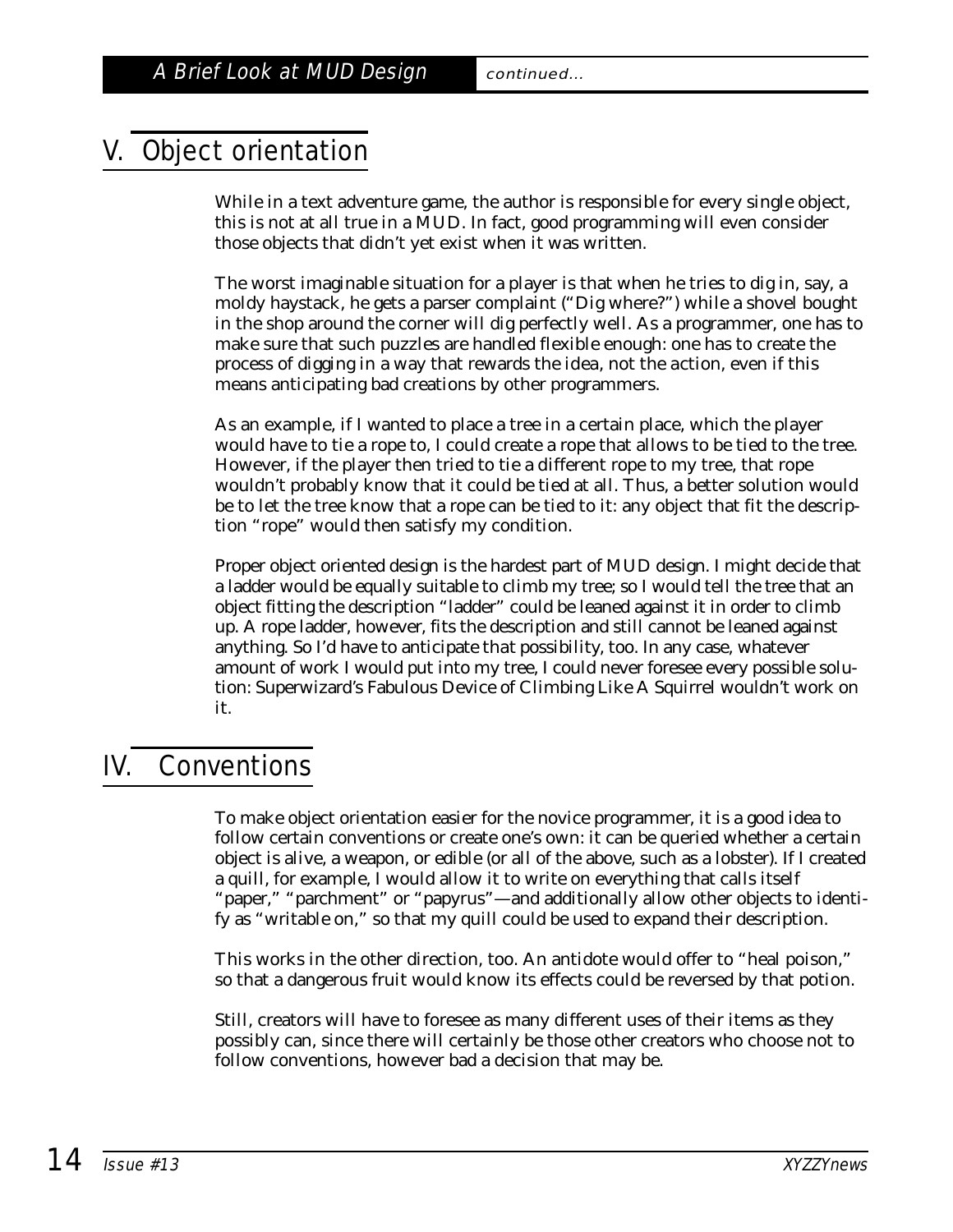## VII. Finally, a quest is prepared

Writing a quest requires further considerations.

- How many players should take part?
- Will they need prior experience (combat, casting spells, etc.)?
- Will they need to bring special equipment (such as an empty bottle, or a rope)?
- How long will it take to solve it?

Players in a MUD cannot save their game state. It is therefore advised not to top three to four hours solving time for a *long* quest. At least, players should be warned if the quest is exceedingly long. Such a quest should additionally provide a special service to play in multiple sessions. The quest might by split into three parts, with every part only accessible if the earlier ones have been solved. The player could go back to the campaign office and register the key events he has solved so far. Or he might have a non-player companion who will keep track of his achievements and wait for him to begin a new session.

If the quest is designed for one player, what will happen if he brings a friend? If he brings two? An unscalable wall will be much less of a problem if one character can step on another's shoulders. Sir Archibald the Knight isn't all that dangerous if attacked by four characters at once. A trap door won't be suddenly closed if one character guards it from above.

These possibilities will have to be thought of when writing a quest. A simple solution would be to shut out other players as soon as one has entered the quest (teleport device, force field, riding into battle on horseback).

## VIII. Conclusion

Design decision have far-reaching consequences in a MUD. A mistake often made by novice programmers is to design a MUD quest in the same way as a text adventure game: a MUD is something entirely different, even though it looks temptingly similar at the first glance.

MUDs, as well as all their numerous siblings, are interactive fiction on a different level. Not necessarily a higher level, but certainly different enough to be enjoyed as a new experience.

If you haven't already—make up your own mind. I'll be happy to lead you through the wonders of TUBMUD. Just drop me a note.